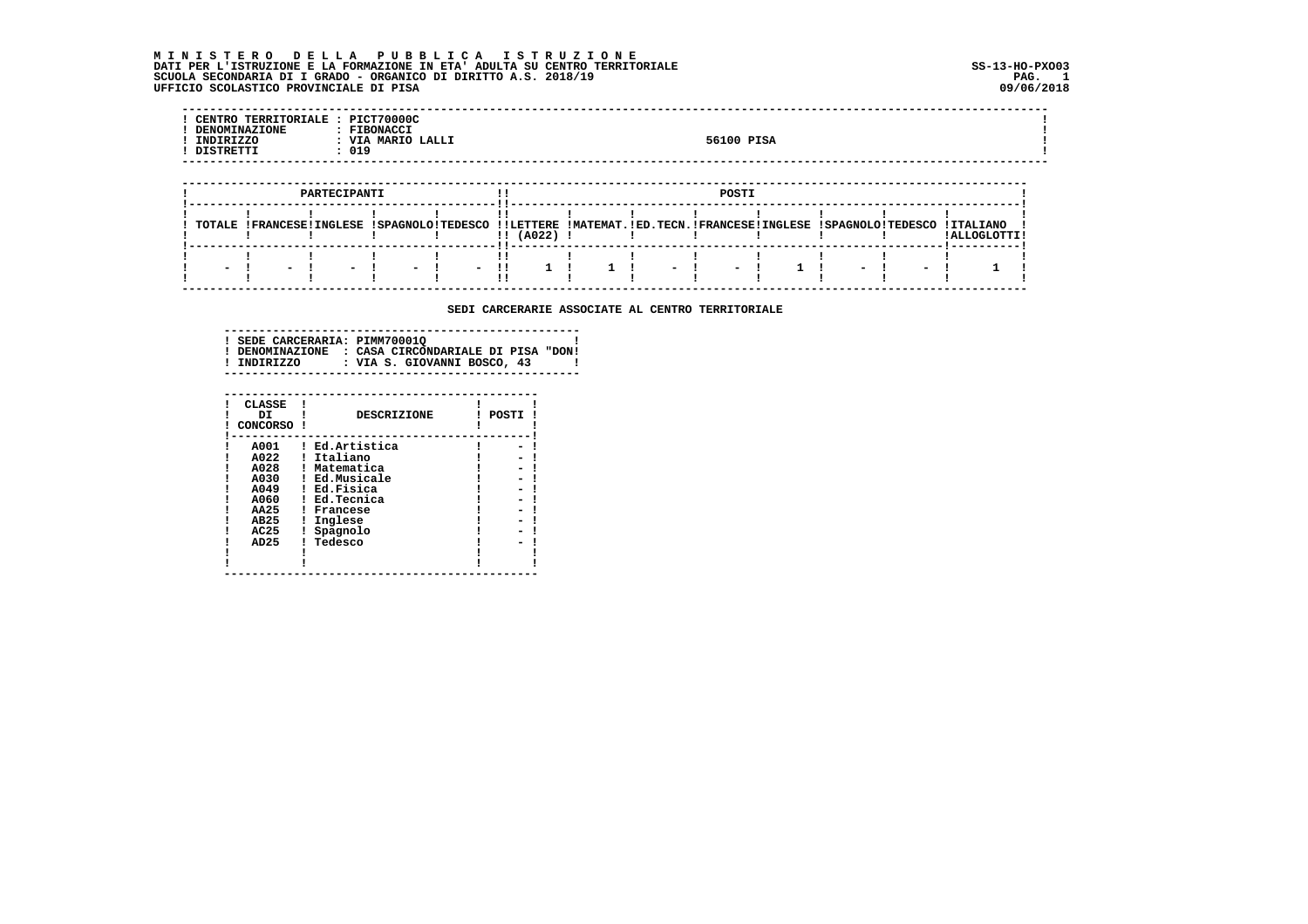## MINISTERO DELLA PUBBLICA ISTRUZIONE<br>DATIPERL'ISTRUZIONE E LA FORMAZIONE IN ETA'ADULTA SU CENTRO TERRITORIALE<br>SCUOLA SECONDARIA DI IGRADO – ORGANICO DI DIRITTO A.S. 2018/19<br>UFFICIO SCOLASTICO PROVINCIALE DI PISA

| CENTRO TERRITORIALE : PICT701008<br>DENOMINAZIONE<br>INDIRIZZO<br>DISTRETTI | : ELISABETTA VECCHI<br>: VIA DANTE 42<br>: 023 | 56025 PONTEDERA |  |
|-----------------------------------------------------------------------------|------------------------------------------------|-----------------|--|
|                                                                             |                                                |                 |  |
|                                                                             | PARTECIPANTI                                   | POSTI           |  |

| <b>TOTALE</b> |  | I SPACNOLO I TEDESCO |                            |  |  | ILLETTERE IMATEMAT IED TECN IFRANCESEITNGLESE ISPAGNOLOITEDESCO |                          |
|---------------|--|----------------------|----------------------------|--|--|-----------------------------------------------------------------|--------------------------|
|               |  |                      | (A022)                     |  |  |                                                                 |                          |
|               |  |                      | ----!!------- <sup>.</sup> |  |  |                                                                 |                          |
|               |  |                      |                            |  |  |                                                                 |                          |
|               |  |                      |                            |  |  |                                                                 | $\overline{\phantom{a}}$ |
|               |  |                      |                            |  |  |                                                                 |                          |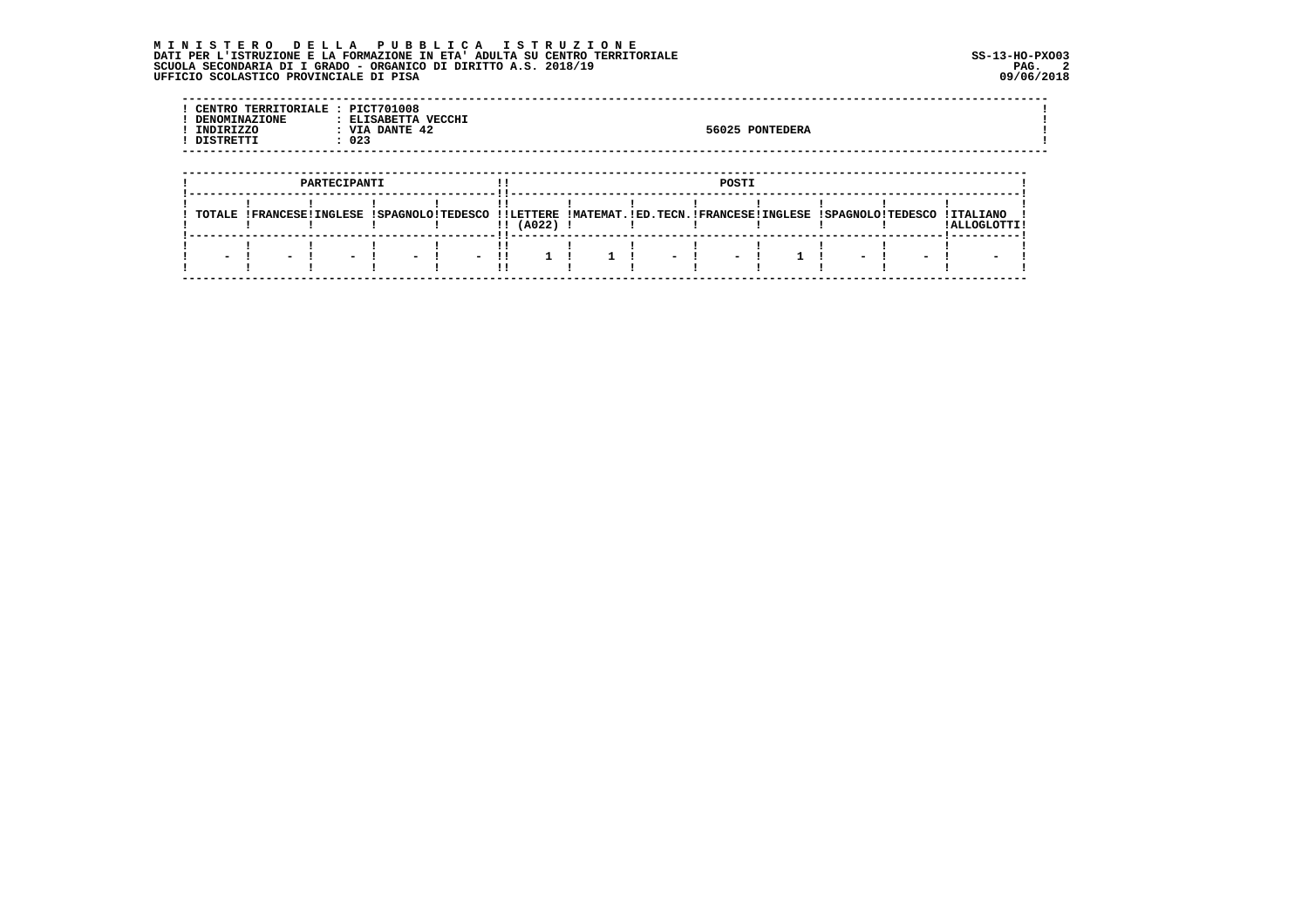## **M I N I S T E R O D E L L A P U B B L I C A I S T R U Z I O N E DATI PER L'ISTRUZIONE E LA FORMAZIONE IN ETA' ADULTA SU CENTRO TERRITORIALE SS-13-HO-PXO03 SCUOLA SECONDARIA DI I GRADO - ORGANICO DI DIRITTO A.S. 2018/19 PAG. 3 UFFICIO SCOLASTICO PROVINCIALE DI PISA 09/06/2018**

| $- -$ | <b>CENTRC</b><br>ITORIALE<br><b>TERRI.</b><br>ำพE<br>DEN<br>INDIRIZZO<br><b>DICTORT</b> | <b>PICT702004</b><br>VOLTERRA<br>JACOPO DA<br><b>FONDA</b><br>VIA<br>022 | 56048 | VOLTERRA |  |
|-------|-----------------------------------------------------------------------------------------|--------------------------------------------------------------------------|-------|----------|--|
| ---   |                                                                                         |                                                                          |       |          |  |

|        | PARTECIPANTI             |               |        |                                                                                                            |   |           | POSTI |                      |  |               |        |  |        |   |             |  |  |  |
|--------|--------------------------|---------------|--------|------------------------------------------------------------------------------------------------------------|---|-----------|-------|----------------------|--|---------------|--------|--|--------|---|-------------|--|--|--|
|        |                          |               |        | TOTALE !FRANCESE!INGLESE !SPAGNOLO!TEDESCO !!LETTERE !MATEMAT.!ED.TECN.!FRANCESE!INGLESE !SPAGNOLO!TEDESCO |   |           |       |                      |  |               |        |  |        |   | I TTALTANO  |  |  |  |
|        |                          |               |        |                                                                                                            |   | 1! (A022) |       |                      |  |               |        |  |        |   | LALLOGLOTTI |  |  |  |
|        |                          |               |        |                                                                                                            |   |           |       |                      |  |               |        |  |        |   |             |  |  |  |
| $\sim$ | $\overline{\phantom{0}}$ | $\sim$ $\sim$ | $\sim$ | $\sim$ $\sim$                                                                                              | . |           |       | $\sim$ $\sim$ $\sim$ |  | $\sim$ $\sim$ | $\sim$ |  | $\sim$ | - |             |  |  |  |

 **SEDI CARCERARIE ASSOCIATE AL CENTRO TERRITORIALE**

| ! SEDE CARCERARIA: PIMM70201B<br>! INDIRIZZO | ! DENOMINAZIONE : CASA DI RECLUSIONE DI VOLTERRA !<br>: RAMPA DI CASTELLO 4 |  |
|----------------------------------------------|-----------------------------------------------------------------------------|--|
|                                              |                                                                             |  |

| <b>CLASSE</b><br>DI<br>CONCORSO I | <b>DESCRIZIONE</b> | POSTI |
|-----------------------------------|--------------------|-------|
| A001                              | Ed.Artistica       |       |
| A022                              | Italiano           |       |
| A028                              | Matematica         |       |
| A030                              | Ed.Musicale        |       |
| A049                              | Ed.Fisica          |       |
| A060                              | Ed.Tecnica         |       |
| <b>AA25</b>                       | Francese           |       |
| AB25                              | Inglese            |       |
| AC25                              | Spagnolo           |       |
| AD <sub>25</sub>                  | Tedesco            |       |
|                                   |                    |       |
|                                   |                    |       |